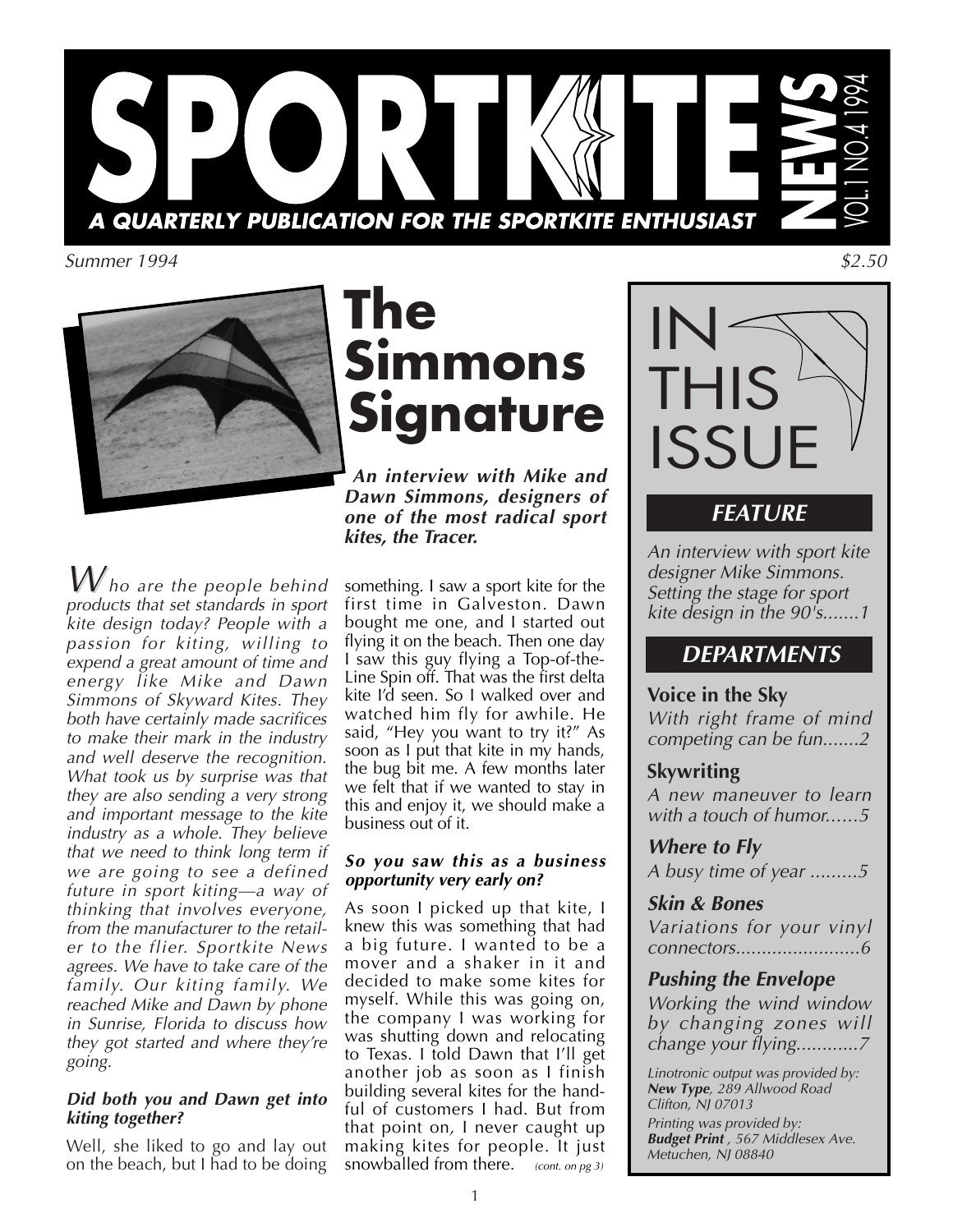

# *VOICE IN THE SKY*

Some people say that competition takes the fun out of things. I would like to share a bit of my own experiences about that.

Flying in sport kite competitions in the Eastern League has brought out the best in my flying. (Sportkite News will do an exclusive inside look at what the League is all about in an upcoming issue.) Sure, winning is great, but sometimes your name doesn't appear in the top three. It's human nature to complain and feel like your talents weren't acknowledged. As in any sport that's judged creatively, there will always be differences of opinion, and therefore disappointments. As we saw with Nancy Kerrigan's performance at the 1994 Winter Olympics, anyone watching knew she gave a Gold Medal performance. Sports history tells us otherwise.

I've made some terrific friends going to sport kite competitions. And when

I see people who haved worked hard receive an award, I celebrate with them. It's part of the spirit. We're not just competitors—we're blue-collar, white-collar, husbands, wives, but most of all friends that share the sky.

Flying your best to a piece of music that hopefully will transcend the graphite, nylon and tricks, can bridge your soul to the audience and make them feel like they're flying with you. The competitor becomes a communicator. This is what I feel brings out the best in the sport and in the individuals who compete. Fly true to your heart and others will truly see your mark in the sky.

Gilbert Velazquez





Copyright © by Sportkite News. All rights reserved. Reproduction in whole or in part is forbidden without prior written permission of the publisher. Sportkite News is dedicated to the beginning and experienced sport kite flyer. The mailing address is PO Box 43, Avon by the Sea, New Jersey 07717-0043.

**Publisher/Designer** Gilbert Velazquez<br>**Editor-in-Chief** John Hawes **Editor-in-Chief** John Hawes<br>**Technical Support** Mike Fitzpatrick **Technical Support**<br>**Assistant Editor** 

*Assistant Editor* Donna Velazquez

**Subscription rate:** \$9.50 per year (4 issues) *Advertising rates:* available upon request. *Closing dates:* Please write for a copy of our deadline and publication date sheet.

*Non-solicited contributions:* Editorial contributions, including but not limited to articles and photographs are always encouraged. Sportkite News must be notified in writing if material has been submitted to another publication. Return of materials must be requested along with a selfaddressed stamped envelope. Sportkite News reserves the First Publication Rights in published materials unless otherwise specified. The accuracy of the articles submitted is the sole responsibility of the individual contributor, Sportkite News being held harmless in the event of inaccurate copy or the result of any loss or damage due to individual contributor. The views and opinions presented in Sport kite News are not necessarily those of the editor or staff.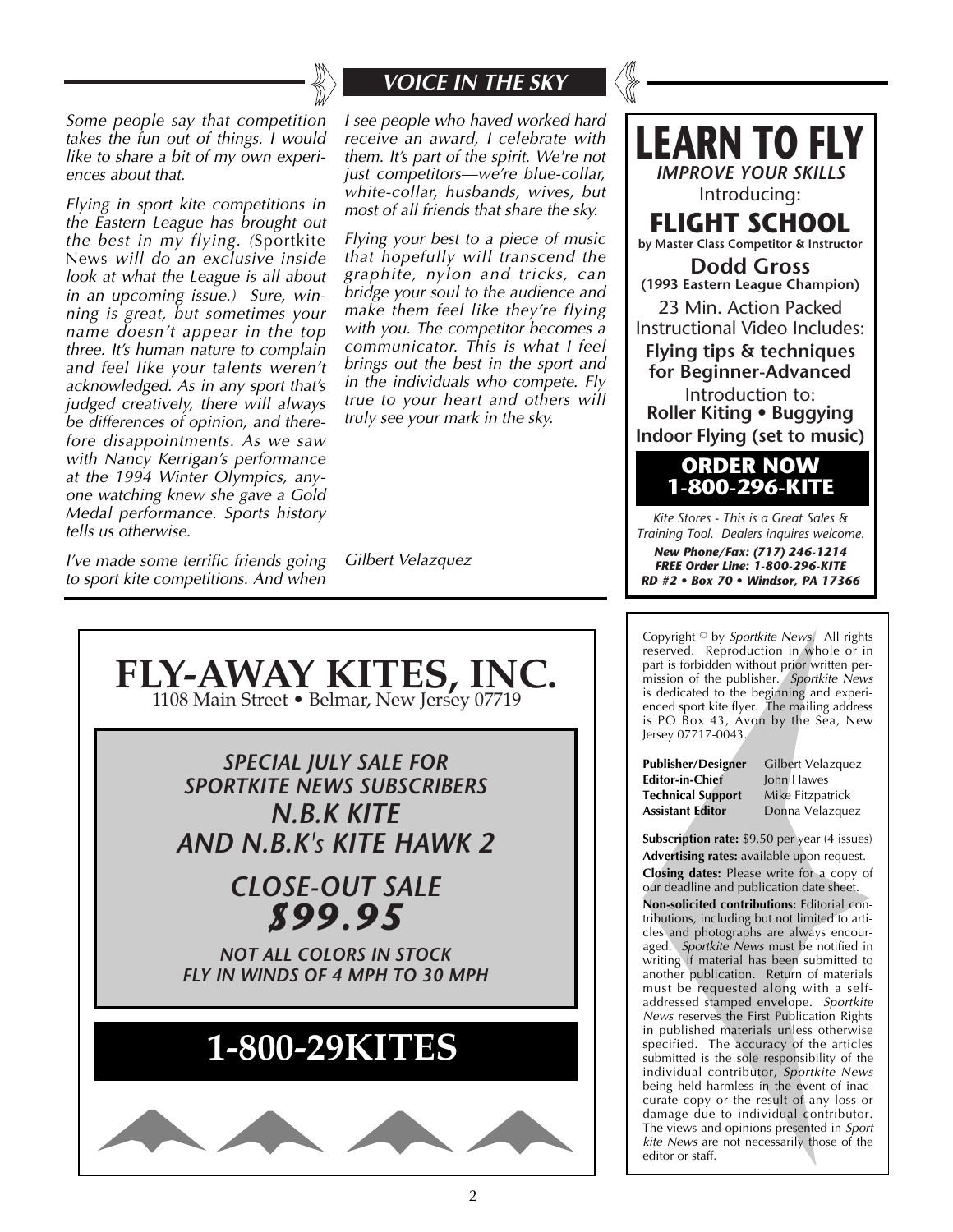

# *FEATURE*

#### *Was that the beginning of Skyward Kites?*

Yes it was. When I was first starting out the man who really helped me was Cris Batdorff of the former Stunt Kite Quarterly magazine. He introduced me to the Fire Dart which was made by Action Kites. Well, I saw that some improvements could be made and created a kite that I called the Sky Hawk. Being new in the business I didn't realize that this was knocking off someone else's product and that's not the way to do business. So I stopped making that kite. I feel that if you go into business you should do your own thing. So I sat down and designed my own kite from top to bottom. My first kite was the NLK (Nice Little Kite) and then I came up with the NBK (Nice Big Kite) and then the RBK (Really Big Kite) which was a 17 foot sport kite. We had the backing of Cris and Stunt Kite Quarterly which helped to give us a reputation in the industry.

#### *What lead up to the development of the Tracer?*

Let me talk about Cris Batdorff again. He gave me a lot of insight on kiting from a technical standpoint as well as his knowledge of all of the kites that were out there. He would help me out by showing me new ideas. Most people were just flying around and doing routine things in the wind window; we wanted to come up with something that could do ground work [radical maneuvering of the kite close to ground level]. The word started getting out and soon other kite companies were attempting the same thing. So with Cris's help and my ability to picture how the air interacts with the sail, we were able to design a kite that did ground work. Then a new kite came out into the market that took everybody by storm, and that was of course the Big Brother (Julian Wolfe Patrick-Made in France). I saw the attributes that made that kite do what it did best and also examined the Lee Sedgwick Spectrum Dart. So I took a look at my NBK and the other two kites I just mentioned and from these three I utilized the best attributes that I figured out and racked it up into one kite.

#### *Where did the concept of the cambered leading edge come from?*

The Big Brother was the first kite to utilize the cambered leading edge with popularity. There were others in the past, but the Big Brother was the first to work in conjunction with the sail design. What we wanted to do with the Tracer was to create something solid that would fly the way the flier wanted it to. And the only way to do that was to come up with the active tension frame.

### *You mean the use of the leech line in the trailing edge?*

Yes. A lot of people in the past would just design a kite so that the wind would hit it and shoot out the bottom edge to make it go forward. Then they would make some adjustments to make it turn a little better. What we wanted to do was to make the wind do something with the kite because that was what the Big Brother did. We wanted to produce a sport kite that takes the wind, manipulates it and then dumps the air out of the sail when the flier wants to.

#### *So when you had the prototype of the Tracer out on the field, did you know you were onto something hot?*

It was the strangest thing. I took it out and was trying to fly it. It must of took me around seven or eight months just to work out the bridling. I had the kite and frame ready. Just looking at it I knew it had to work. So we knew from that point on that bridling was going to do the trick. We have a certain way of balancing our kites. So once we got it the way I liked it, I just kept on messing with the bridle until I finally got the right combination. Then the

day it finally flew right, we knew we had something that was going to take off and get attention. The first time I took the Tracer out in competition was at Jekyll Island, Georgia in 1991. Once I saw the positive response that it got, we knew it was going to be a real mover in the sport kite industry.

Later it got to a point where I could not keep up with production. The demand was just too great. By that time I was negotiating with Skynasaur. They were looking for something more marketable, something that would get them into the higher end kite market. So we agreed on a contract where they produce the kites for me. The Signature Series [Tracer, Trixter, Tracker and Trooper] will always be mine, and I still have quality control which is very important.

### *How do you maintain quality control without having to go out to the Skynasaur manufacturing plant in Colorado?*

I have a program where I'll contact several shops around the country and ask them to send me a sample of my kites. That way I get to see exactly what the shops are getting. It's tough to get a company to produce your product exactly as you would like it.

### *So how is it working out with Skynasaur?*

Things are working out very well with Skynasaur. They realize that quality was the thing that made my kite and my name well known in the industry. Quality is what will keep them on top.

Everyone of my Signature Series kites has my name on it. People can call me if they have a problem with the kite. If I can help you on the phone, I will. Believe me, we get phone calls two or three o'clock in the morning from people with questions on my product. We feel we have the best performing product out there today.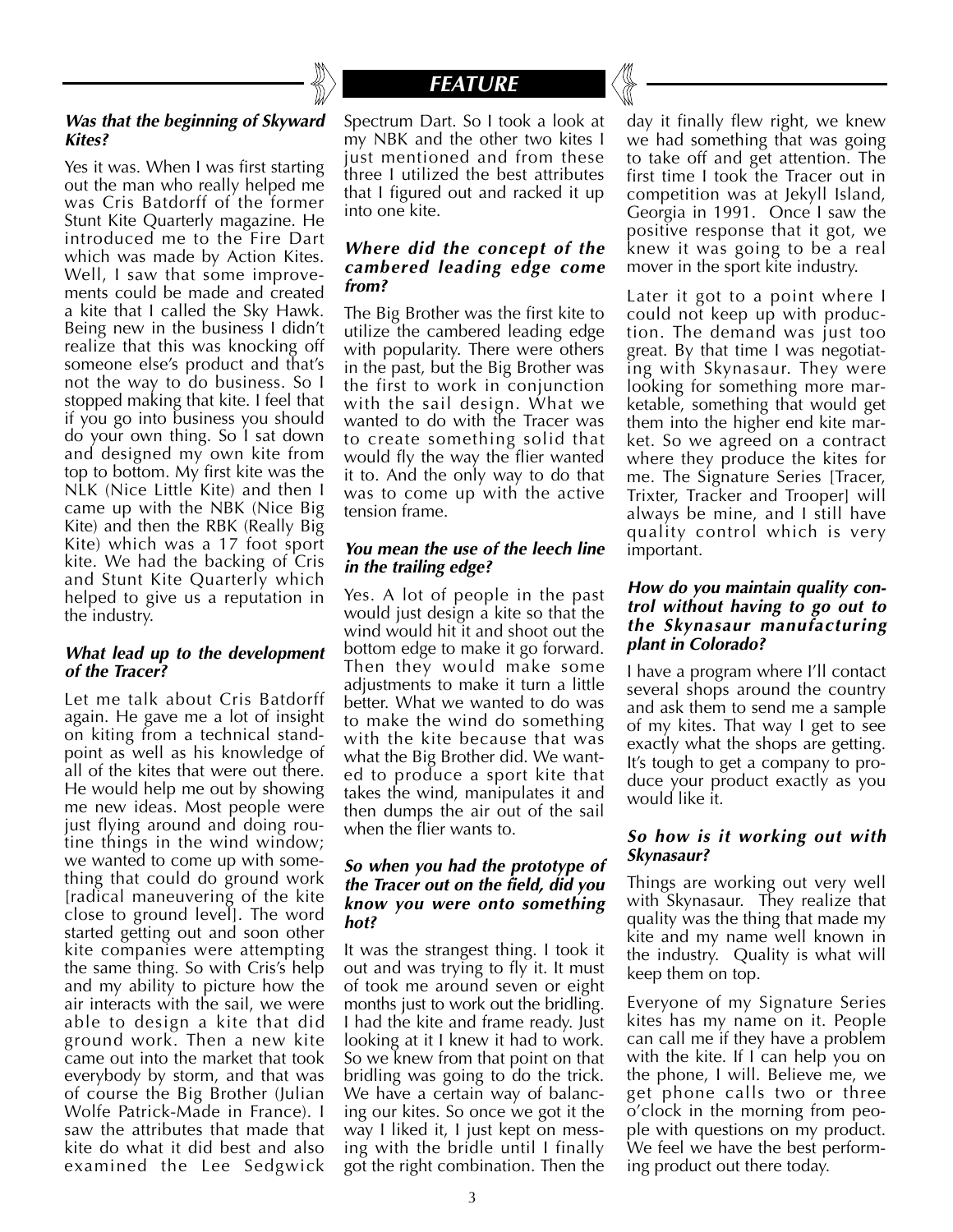#### *Are there any new plans on the drawing board?*

We're working on an indoor kite that is going to be something totally different. We're waiting until we're ready to go into production before unveiling it next year to avoid knock offs.

#### *Do you feel the industry has reached a peak as far as sport kite design goes?*

I felt that way when I had the NBK and I now feel that way with the Signature Series. But there will always be changes in materials. Unfortunately I don't see a long term future in the sport kite market unless we stop the practice of knocking off other people's products. In addition, we have to take a serious look at event organization from the view point of the Europeans. Skyward Kites is now looking into the single-line kite market. We're not going to put all of our eggs in one basket.

### *So you're branching out?*

We're doing everything we can to broaden the visibility of kiting. We helped put together a show at Disney World here in Florida. We did the commercial with Spike Lee for Levi's, which all started by us writing Levi's and explaining to them what sport kiting was all about. So a commercial was done showing a groups of kids on the beach flying sport kites by Skyward Kites. We're currently in the process of negotiating with Cypress Gardens and Anheuser Busch. We're going to be designing kites for them for promotional use.

#### *What is your feeling on where the sport kite manufacturing industry has been and where it's going?*

My feelings on the kite industry is that the price is never going to get low enough to where it should be as long as there are people out there knocking off other people's work. This is just not going to help the industry grow. It's a snowball



effect. A company like us should be able to offer, at retail, a graphite Tracer with lines, handles, and winder ready to go for \$100. But the only way to offer this at that price is to get the quantity out. We can't get the quantity out because there are people knocking off kites. Even some shops and some magazines are promoting this kind of practice, which in turn is taking money out of the kite company's pocket and prevents them from offering their product at a lower price. Everybody will end up making fewer kites which will hurt the industry as a whole. This is going to take cooperation from the shops and the fliers. That's where the Trooper, Trixter and Tracker come from. We're trying our best to offer the flight quality of the Tracer at a lower price.

### *How do we ensure a future in this sport?*

There are two things that need to happen to ensure a long term future in sport kiting. First, there has to be cooperation between the shops and the buyers to stop the knock offs. Sure you might be able to get something close to an original for a little less money, but we're going to have to bite the bullet. We have to offer a product that people can afford. Two hundred dollars is just too much for a kite.

Second, we have to get more people involved in kiting by way of the festival approach as opposed to the competitions. Last year in Europe we saw what the kite industry is capable of. Sport kites are fantastic and that's my forte and how I got started in the industry, there is an entire industry out there in just kiting. Dawn and I have spent a lot of time in Europe being exposed to the way they do kite festivals. Single-line kites take precedence over there. The sport kite market is as big over there as it is here. But the largest market is the single-line fliers. This is where people have the opportunity to make and fly their own kites. Single liners can fly when sport kites can't. They take up less room and you don't have to have someone at the controls at all times. The sky is decorated more and that's what attracts the most people.

What we're trying to do is to get more people interested, create more enthusiasm. And you do that by having something up in the sky at all times. The smallest event we went to in Europe had an attendance of about 80,000 people. You have to get the entire industry involved, sport kite fliers and single line fliers. The people were there to see the entire kite festival not just the competitions. Sure the sport kites provided some of the flash for the event, but the majority of the crowds were there to see the single liners. They had kite building classes for over 2,000 kids. Each and every one of them is a potential kite flier whether it's a single line or dual line that they will get into.

If you notice, a lot of the old timers in the kite industry, meaning the big name fliers, are very well known because they hit all of the festivals overseas. They go to places where they can enjoy the sport. I see them everytime I go overseas. People like Pete Dolphin, Fran Gramkowski and Robbi Sugarman. They have found out that there is a fun part of it all.

#### *I noticed at the 1994 East Coast Championships in Wildwood New Jersey, there was a large exhibition of single-line kites. Even at the 1993 Newport Rhode Island Sport Kite competition they had a beautiful display. I guess this is the trend now.*

That's right. Last year we had Roger Chewning of Sky Festivals come with us to Europe. So that's the direction we're taking here in the States. It makes you appreciate both aspects of kiting when you see them combined, as opposed to alienating sport flyers from single liners. You can make a full package for people to enjoy.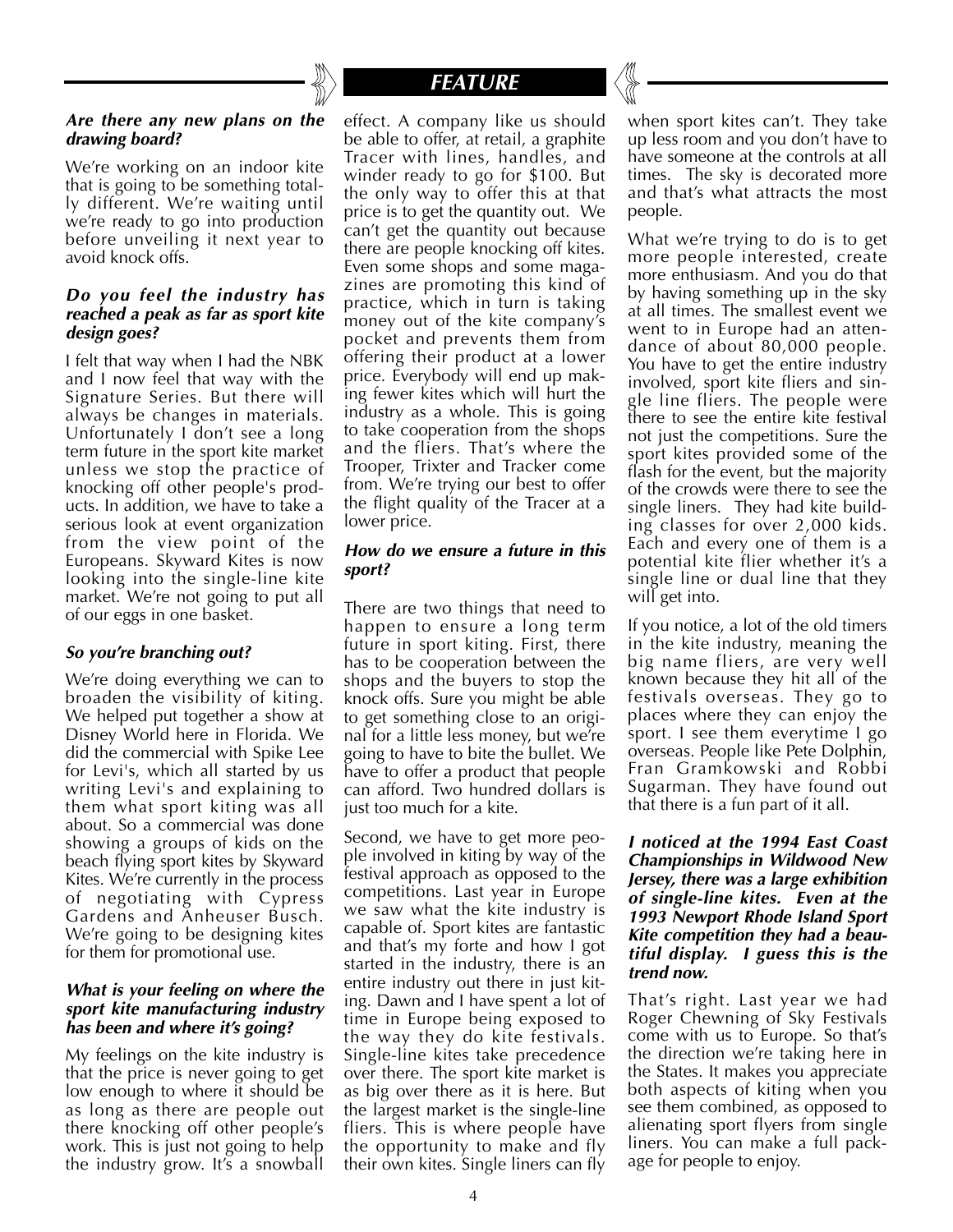

# *FEATURE*

#### *What about sponsorships in the industry, any feelings on that?*

This is something that I brought up when I first came into the industry at one of the KTA (Kite Trade Association) meetings. At many of the events being put together, people are not looking long term at this. We've had a lot of big corporate sponsors come into these festivals. And I've personally seen only one person ever give a corporate sponsor their money's worth. If a sponsor comes with several thousand dollars for a festival, they should have a field with their name totally around it. Their names should be above the sound tent. You as the spectator or participant should know who the sponsors are. Lacking this approach, we have a lot of one-time corporate sponsors. And that's killing us. It's a tough situation because to put together a

sport kite competition you need every penny you can get, whether it's to pay for the judges, fees, the sound system, or the supplies. But somebody, somewhere is going to have to bite the bullet and give corporate sponsors their money's worth.

I'm currently negotiating with Ocean Spray and Harley Davidson for the 1995 Daytona Kite Festival. I want to do everything that I can to give them the coverage they deserve. I would like to have Bob Anderson [West coast single line builder/flyer] fly his new kite off of a Harley Davidson if they would be willing to donate a Harley.

#### *What new kite?*

Bob is currently building a single line kite that will be three times larger than the Space Shuttle. What

I would like to show is his kite lifting a Harley off the ground. Now that'll get attention!

#### *Any closing thoughts on corporate sponsorship?*

Event organizers have to think creatively to make it work. If you watch beach volleyball you know who the sponsors are. There were many times when we could have gotten beer sponsors, but you have to think of the other side of that, especially if you want to keep it family oriented.





#### The judges will be looking for consistent speed and clear crisp corners. *Warning: This maneuver may be hazardous to your health.*

[Editor's note: Cartoon was provided by George E. Preston of Mount Clemens, MI. George's son, Greg Preston, is an Intermediate class competitor and judge on the Eastern League. He is also a member of the Monmouth Ocean County Kitefliers club of New Jersey. Look for more of George Preston's work in upcoming issues.]

*WHERE TO FLY*

July 16 *16th Annual Wright Kite Festival* Kitty Hawk Kites, NC 1-800-334-4777 July 23 & 24 *Newport Sport kite Championships* Newport, RI 401-333-1587 • 401-725-1574 August 20 & 21 *New York Stunt Kite Championships* Uniondale, NY 203-531-1084 September 10 & 11 *Sandy Hook Stunt Kite Championships* Sandy Hook, NJ (Location may change. Please call 908-280-8084 for updated information.) September 24 *Belmar Kite Festival* Belmar, NJ 908-280-8084 September 21-25 *Sunfest* Ocean City, MD 401-289-7855 October 8 & 9 *Outer Banks Stunt Kite Competition* Nags Head, NC 919-441-4124 October 8-9 *Wildwood Int'l Power Exhibit* Wildwood, NJ 215-736-3715 October 12-16 *AKA 1994 Convention* Wildwood, NJ 800-252-2550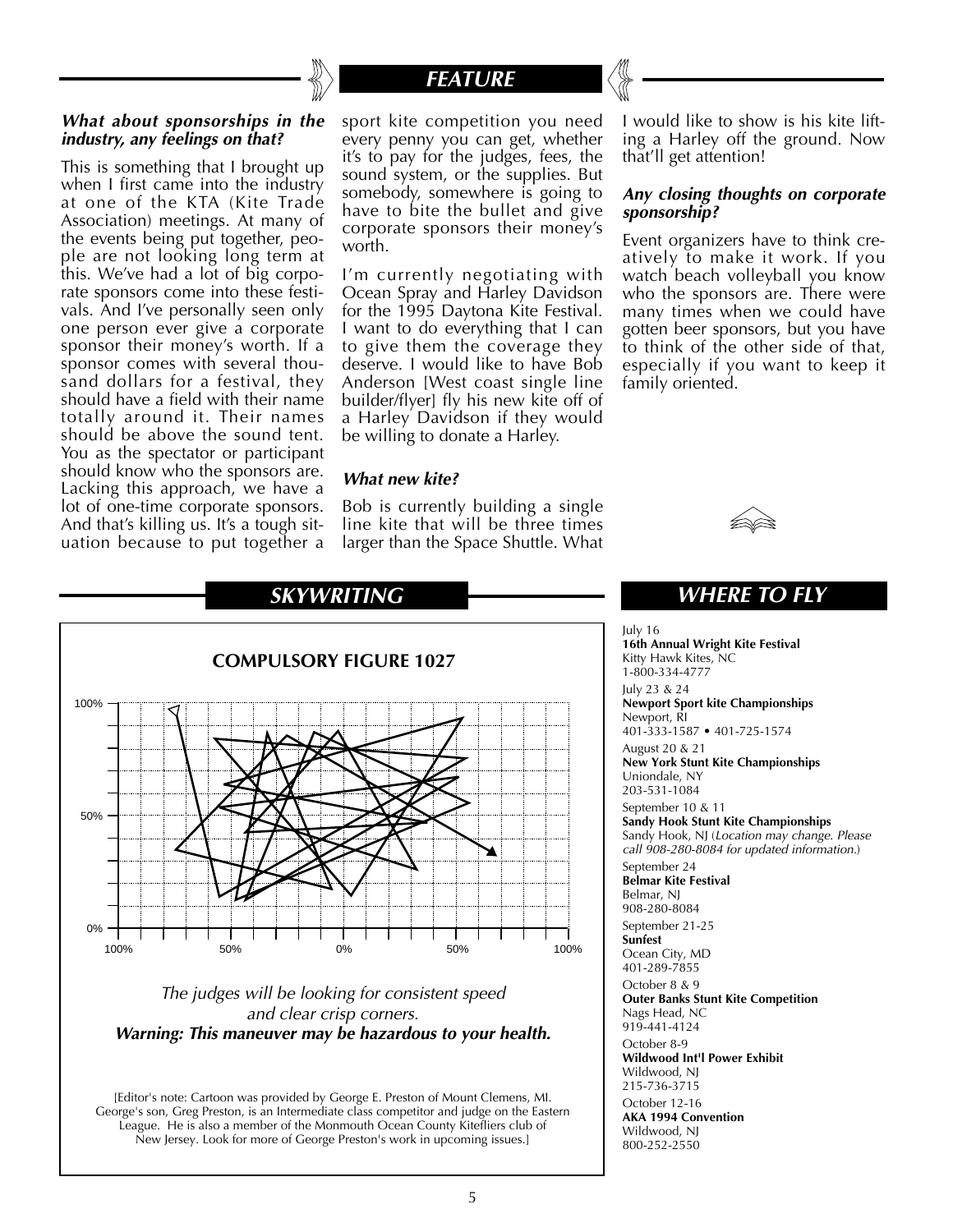

With a little of experimentation you can either cut down on some unnecessary weight or create a much smoother leading edge on your sport kite.

First, lets discuss the weight issue. An overlooked part of our sport kite is the weight of those leading edge connectors. Try shaving off one third to one half of the length without sac-

rificing their holding strength for the top and bottom spreaders (fig 1).

Another option would be to replace your existing connectors with foam pen holders (found in an office supply store). These work great on the wrapped graphite rods made by Advantage $TM$  and SkyShark $TM$  (fig 2). Use these only for indoor or extreme low wind flying.

Second, streamline your connectors for better performance. Most vinyl connectors supplied with your sport kite can be turned around and attached to the leading edge spar as shown in figure 3. This prevents your flying lines and bridle from getting hung up on the leading edge connectors when doing aerial flip overs, turtles and axle rolls.





*Fig 2. Using foam pen holders as a leading edge connector (indoor, low wind use only)*





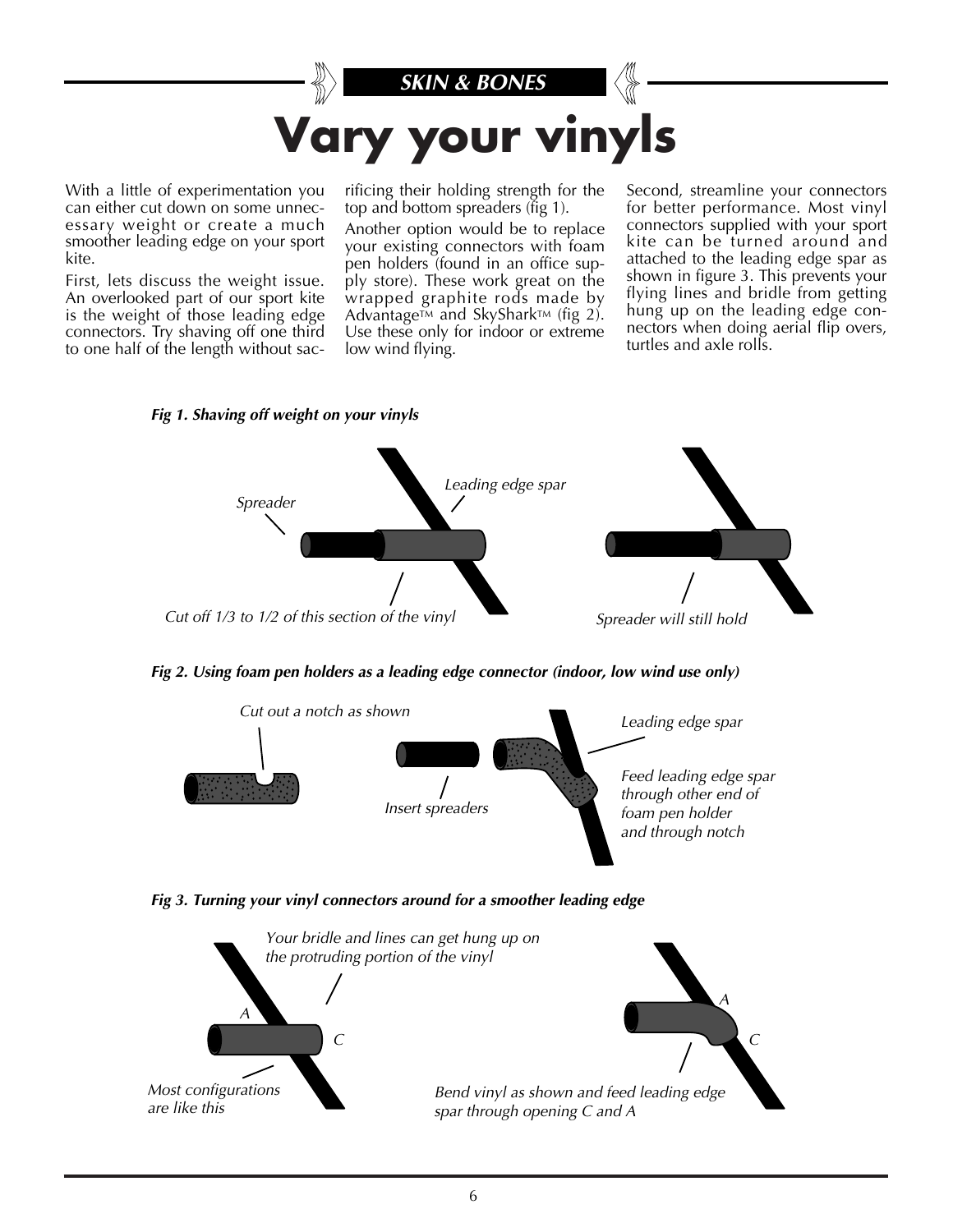

In the last issue of Sportkite News we talked about how your position relative to the kite will have an effect on the flight characteristics of your kite. What we want to show you here is that you can change the individual zones of the wind window. By simply moving in a lateral fashion what was the power zone can now be changed into the edge of the window. Depending upon the strength of the wind, this will either be a quick and easy thing to do in light winds, or a bit of a physical effort on the part of the flyer in medium to high winds. The length of your flying lines will also be important. Shorter lines will enable you to switch your wind window zones more quickly than flying on longer lines.

Should you have your kite down on the ground in the power zone of your current wind window, you may have difficulty relaunching it. What you want to do is move to the right. This accomplishes two things. First, it now changes your wind window relative to your kite on the ground. What used to be the power zone is now your left edge. Second, this allows you to do an easy leading edge launch from the left edge of your new wind window (fig 1).

Figure 2 takes it the other way. Lets say your flying in your left edge doing some graceful moves. While your performing such maneuvers you may want to gain speed and climb much quicker than if you were to fly back into your power zone. If you were to move to your left as you're flying what was your left edge now becomes your new power zone.

Understanding this concept will help you have better control over your kite in any wind situation.

Experiment and fly safe.